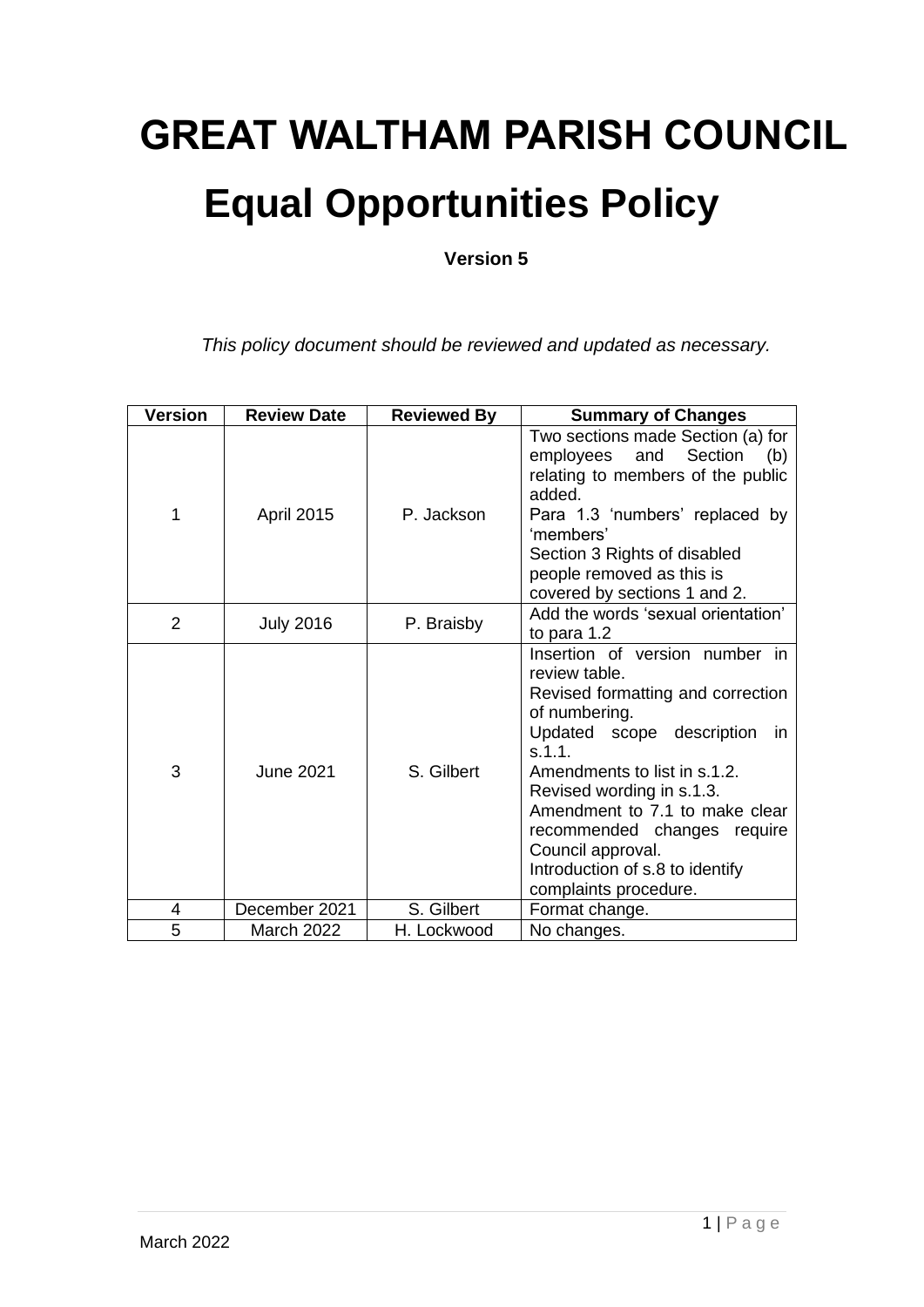# **(A) WITH REFERERENCE TO EMPLOYEES**

## **1. POLICY STATEMENT**

- 1.1. The Parish Council recognises that discrimination is unacceptable and that it is in the interests of the Parish Council and its employees to utilise the skills of the total workforce. This policy covers all areas of employment: recruitment and selection, terms and conditions, promotion, transfer, training, appraisal and selection for redundancy.
- 1.2. It is the aim of the Council to ensure that no employee or job applicant receives less favourable facilities or treatment on grounds of sex, sexual orientation, gender identity, marital status, pregnancy and maternity, disability, race, socio economic status, nationality or ethnic origin, religion, family or caring responsibilities, age, working practices or whether they have chronic illness or HIV and/or AIDS **or** are placed at a disadvantage by imposed conditions or requirements which cannot be shown to be justified. The Parish Council wishes to see its workforce broadly reflecting the community in which its premises are based.
- 1.3. Present members of staff and all applicants shall be assessed and selected for employment, promotion, training, remuneration or any other benefit on the basis of their suitability, capability and qualifications.
- 1.4. This policy and the associated arrangements shall operate in accordance with statutory requirements. In addition, full account will be taken of any Codes of Practice issued by the Commission for Racial Equality, the Equal Opportunities Commission and the Department of Employment, and guidance from the Department of Health, and other statutory bodies.

## **2. DEFINITIONS**

2.1. Where discrimination against any person or group is referred to it shall be deemed to be potential discrimination within any of the categories listed in the policy statement. Two types of discrimination are covered by statute - direct and indirect.

## **Direct Discrimination**

- 2.2. Direct discrimination occurs when a person or group is treated less favourably than others.
- 2.3. Segregating a person or group on the basis of their race, sex or disability is unlawful. It also is unlawful for an employer to discriminate against a job applicant whose criminal conviction is spent.

## **Indirect Discrimination**

- 2.4. Indirect discrimination occurs when a condition or requirement is imposed which, although applied equally to all individuals or groups, is such that:
	- the proportion of persons of a group who can comply with it is significantly smaller than the proportion of persons not of that group who can comply with it;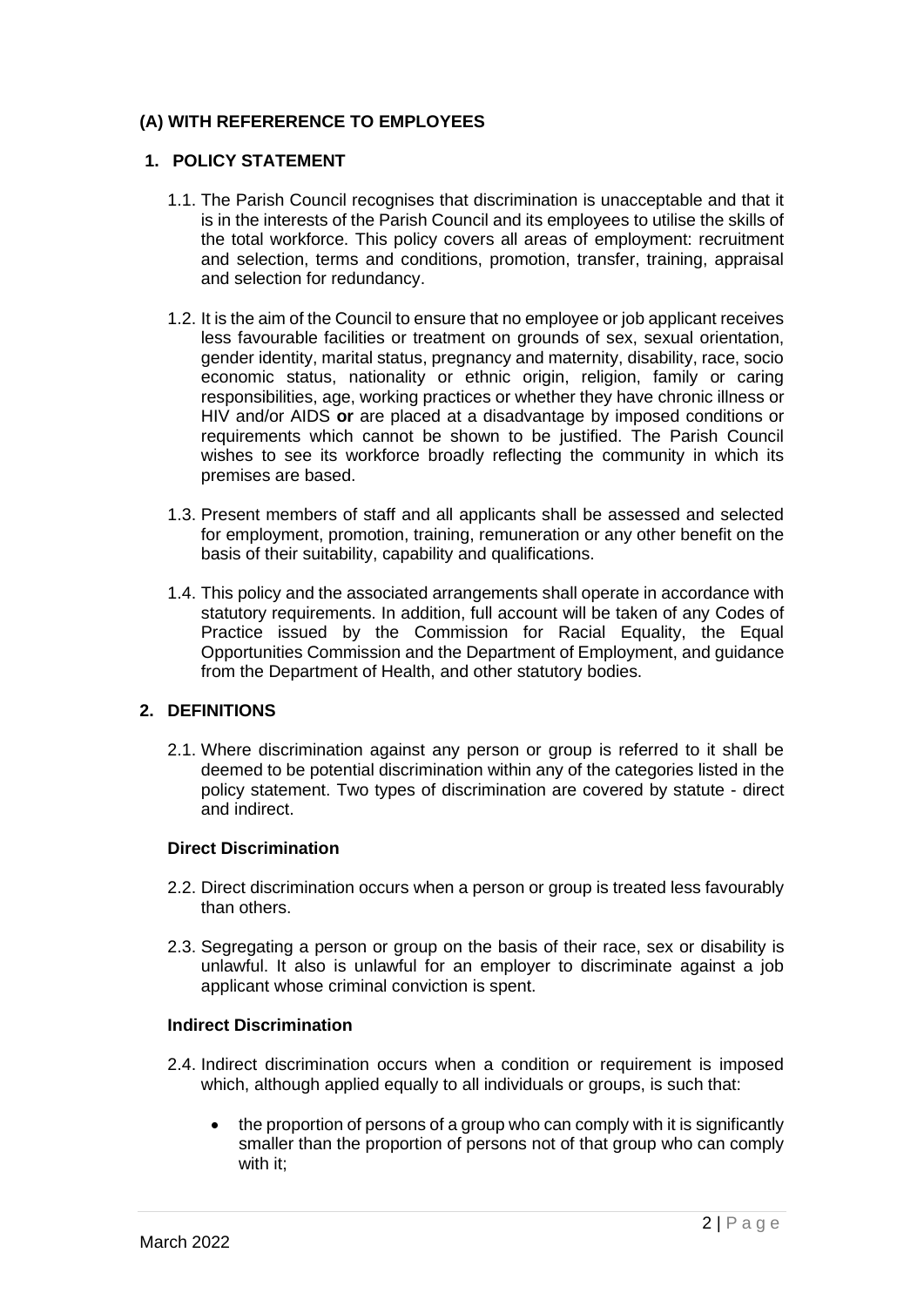- the Employer cannot show it as being justifiable based upon the needs of the job;
- it is to the detriment of the individuals concerned because they cannot reasonably comply with it.
- 2.5. For example, a dress code which prevents women wearing trousers discriminates against women of a particular race or religion; a higher language standard than is actually needed to do the job discriminates on the grounds of nationality/race; a training policy which excludes part-time staff may discriminate against women, who fill the majority of part-time jobs.

## **3. VICTIMISATION**

3.1. Discrimination by victimisation occurs when a person is treated less favourably than another because he/she had asserted his/her rights under the Acts relating to discrimination or had helped another person to assert those rights.

## **4. MANAGERIAL RESPONSIBILITY**

- 4.1. The responsibility for ensuring the effective implementation and operation of the arrangements will rest with the Proper Officer of the Council. Council Members and Officers shall ensure that they operate within the policy and arrangements, and that all reasonable and practical steps are taken to avoid discrimination. The Proper Officer and Chair of the Parish Council will ensure that:
	- all Members and Officers of the Council are aware of the policy and the arrangements, and the reasons for the policy;
	- grievances concerning discrimination are dealt with properly, fairly and as quickly as possible;
	- proper records are maintained.
- 4.2. The Proper Officer will be responsible for monitoring the operation of the policy in respect of employees and job applicants, including periodic audits.

# **5. RESPONSIBILITY OF STAFF**

- 5.1. Whilst the responsibility for ensuring that there is no unlawful discrimination rests with the Proper Officer, the attitudes of those in Council employment and Members/Officers are crucial to the successful operation of fair employment practices. In particular, all persons should:
	- comply with the policy and arrangements;
	- not discriminate in their day to day activities or induce others to do so;
	- not victimise, harass or intimidate other staff or groups on the grounds specified in the policy statement;
	- inform the Proper Officer or Chair of the Parish Council if they become aware of any discriminatory practice.